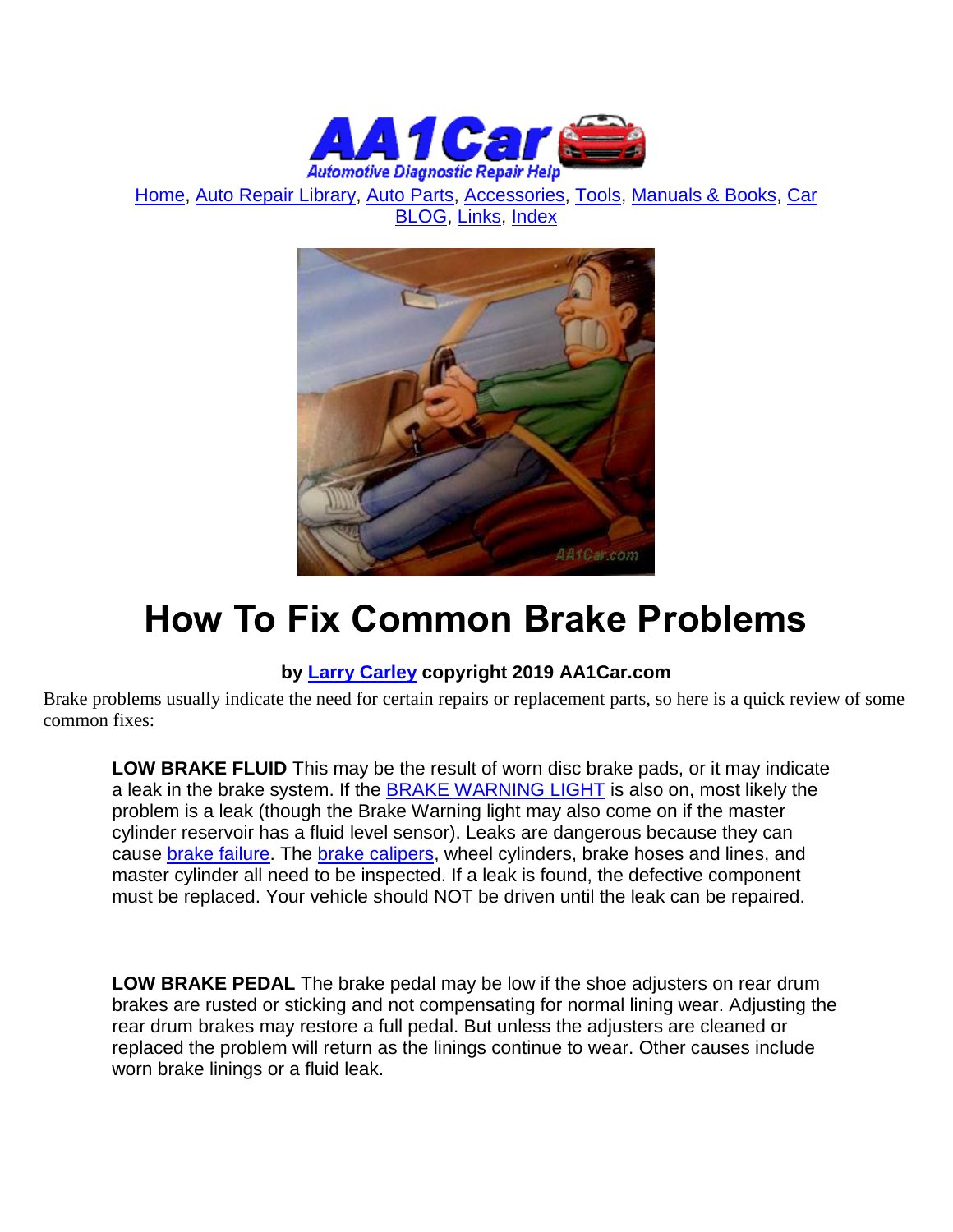**SPONGY OR SOFT BRAKE PEDAL** This is usually caused by air in the brake system, either as a result of improper bleeding, fluid loss or a very low fluid level. The cure is to bleed all of the brake lines using the sequence recommended for your vehicle. Another possible cause is a rubber brake hose that is "ballooning" when the brakes are applied.

**EXCESSIVE BRAKE PEDAL TRAVEL** Possible causes include worn brake linings front or rear (or both), misadjusted drum brakes, or air in the brake lines. This can be dangerous because the brake pedal may run out of travel before the brakes are fully applied. Pumping the pedal when you apply the brakes usually helps, but you need to diagnose and fix the problem.

**PEDAL SINKS TO FLOOR** This may occur while holding your foot on the brake pedal at a stop light. If the pedal goes slowly down, it means the master cylinder is not holding pressure. This is also a potentially dangerous condition because a worn master cylinder or a leak in the hydraulic system may cause the brakes to fail.

**BRAKE PEDAL PULSATION** Indicates a warped brake rotor (one that is worn unevenly). The rotor needs to be resurfaced or replaced. The faces of a rotor must be parallel (within .0005 inch on most cars) and flat (no more than .003 inches of runout as a general rule on most cars and trucks, but some cars cannot tolerate any more than .0015 inches of runout). Excessive runout can be corrected by resurfacing the rotors in place with an on-car brake lathe, or by installed special tapered shims between the rotors and hub to correct the runout.



**SCRAPING NOISE FROM BRAKES** Usually indicates metal-to-metal contact due to worn out disc brake pads (or shoes on rear drum brakes). Your vehicle needs a brake job now! In fact, it is overdue for a brake job. Your vehicle is also dangerous to drive in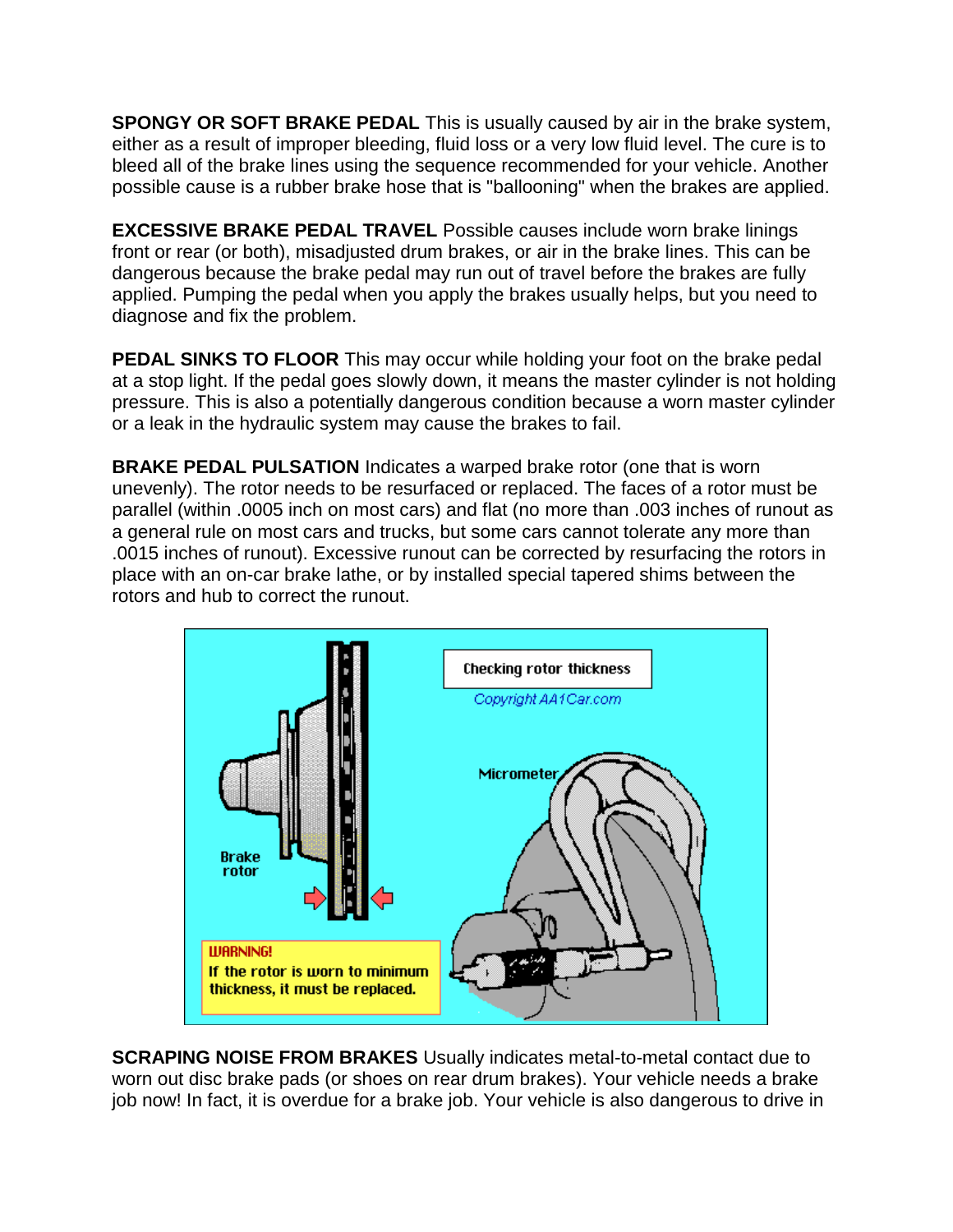this condition because it may take longer to stop. The rotors and/or drums will likely have to be resurface or replaced because you waited too long to replace the pads and shoes.

**BRAKE SQUEAL** Can be caused by vibrations between the disc brake pads and caliper, or the pads and rotor. Harder semi-metallic brake pads tend to be noisier than nonasbestos (NOA) or ceramic brake pads. The noise can usually be eliminated by replacing the old pads with new ones (ceramic pads are usually the quietest, but may not be available for some applications because the vehicle requires semi-metallic pads), and resurfacing or replacing the rotors. Installing noise dampening shims behind the pads, spraying the rotors with some type of aerosol brake noise control compound and/or applying a small amount of high temperature brake grease (never ordinary grease) to the backs of the pads can also help suppress noise. Also, if any pad mounting hardware such as shims or anti-rattle clips are missing, these should be replaced.



*Replacing your old noisy brake pads with ceramic pads can eliminate annoying brake squeal. Applying a moly-based high temperature brake grease to the backs of the pads can also help dampen vibrations and noise.*

**BRAKE CHATTER** Can be caused by warped rotors or rotors that have been improperly finished.

**GRABBY BRAKES** Oil, grease or brake fluid on the brake pads will cause them to slip and grab. This may create a jerky sensation when braking. The cure is to inspect the pads for contamination, replace them if they have oil, grease or brake fluid on them, and eliminate the cause of the contamination (such as replacing a leaky brake caliper or curing a nearby oil/grease leak). Badly scored drums or rotors can also cause uneven or grabby braking. Resurfacing may be needed.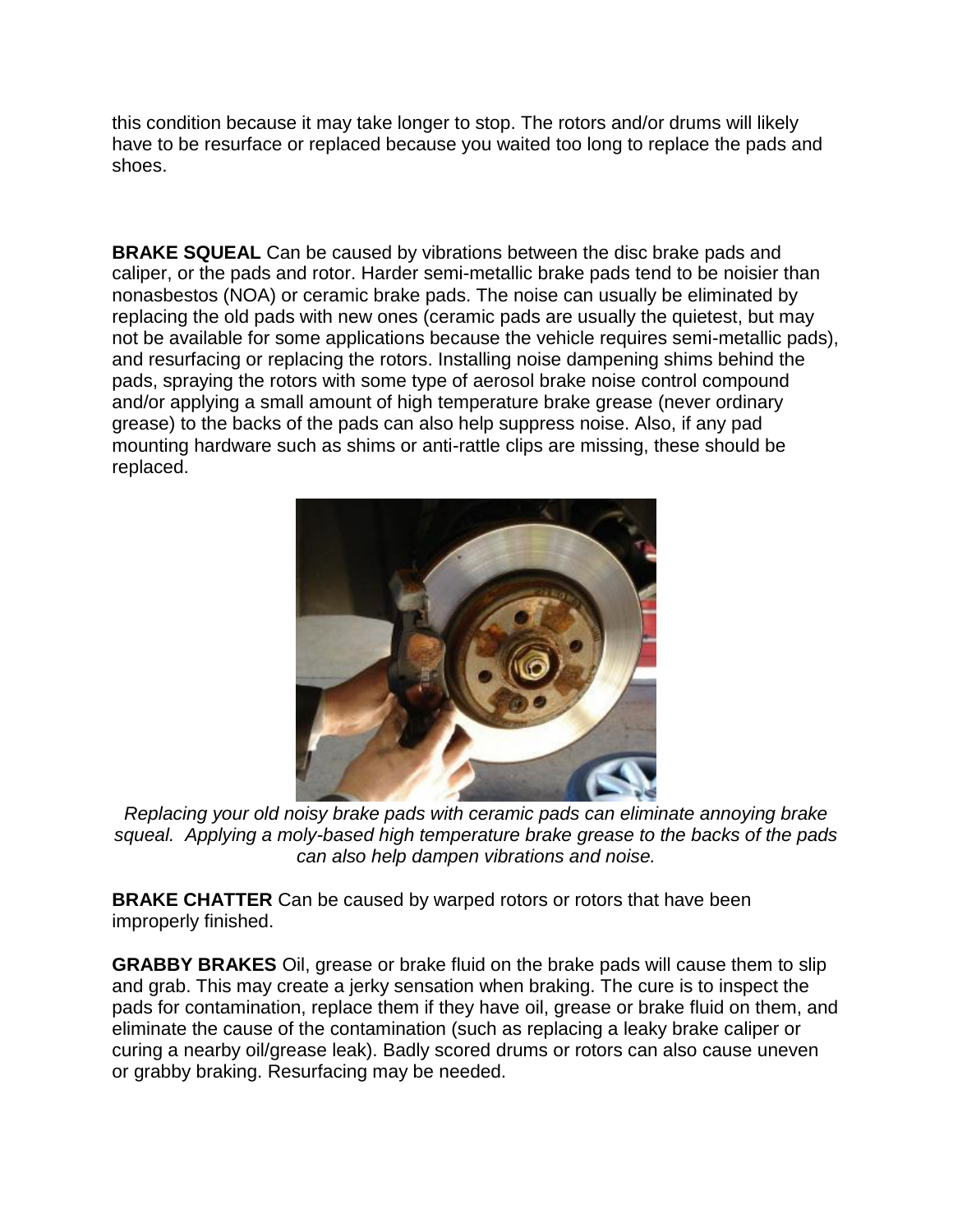**DRAGGING BRAKES** This can cause a steering pull and/or increased fuel consumption. The constant drag will also accelerate brake wear and cause the brakes to run hot (which can increase pedal effort and the risk of brake fade if the brakes get too hot). Dragging brakes can be caused by weak or broken retracting springs on drum brakes, a jammed or corroded disc brake caliper piston, a floating caliper with badly corroded mounting pins or bushings (uneven pad wear between the inner and outer pads is a clue here), overextended drum brake self-adjusters or a sticky or frozen emergency brake cable.

**BRAKES PULL TO ONE SIDE** If your vehicle suddenly swerved to one side when you apply the brakes, there is uneven braking side-to-side. This usually means one front brake is not working properly. The pull will be toward the side with the good brake (because it is doing all the work). Brake pull can be caused by brake fluid, oil or grease on the brake pads, a stuck caliper, a blockage in the brake line to one of the front calipers, or sometimes loose wheel bearings. A brake pull can also be caused by different types/brands of brake pads side-to-side on the front brakes. Different friction materials have different friction characteristics, so the brakes will pull toward the side that generates the most friction.



*When replacing brake pads to cure a brake problem, the caliper pistons must be pushed in. The pistons can be pushed in with a large C-Clamp, but a power tool is much faster and easier.*

**HARD BRAKE PEDAL** Lack of power assist may be due to low engine vacuum, a leaky vacuum hose to the brake booster, or a defective brake booster. The booster is located between the master brake cylinder and firewall in the engine compartment. Sometimes a faulty check valve will allow vacuum to bleed out of the booster causing a hard pedal when the brakes are applied. This condition can be diagnosed by starting the engine (to build vacuum), shutting it off, waiting four or five minutes, then trying the brakes to see if there is power assist. No assist means a new check valve is needed.

A quick way to check the vacuum booster is to pump the brake pedal several times with the engine off to bleed off any vacuum that may still be in the unit. Then hold your foot on the pedal and start the engine. If the booster is working, the amount of effort required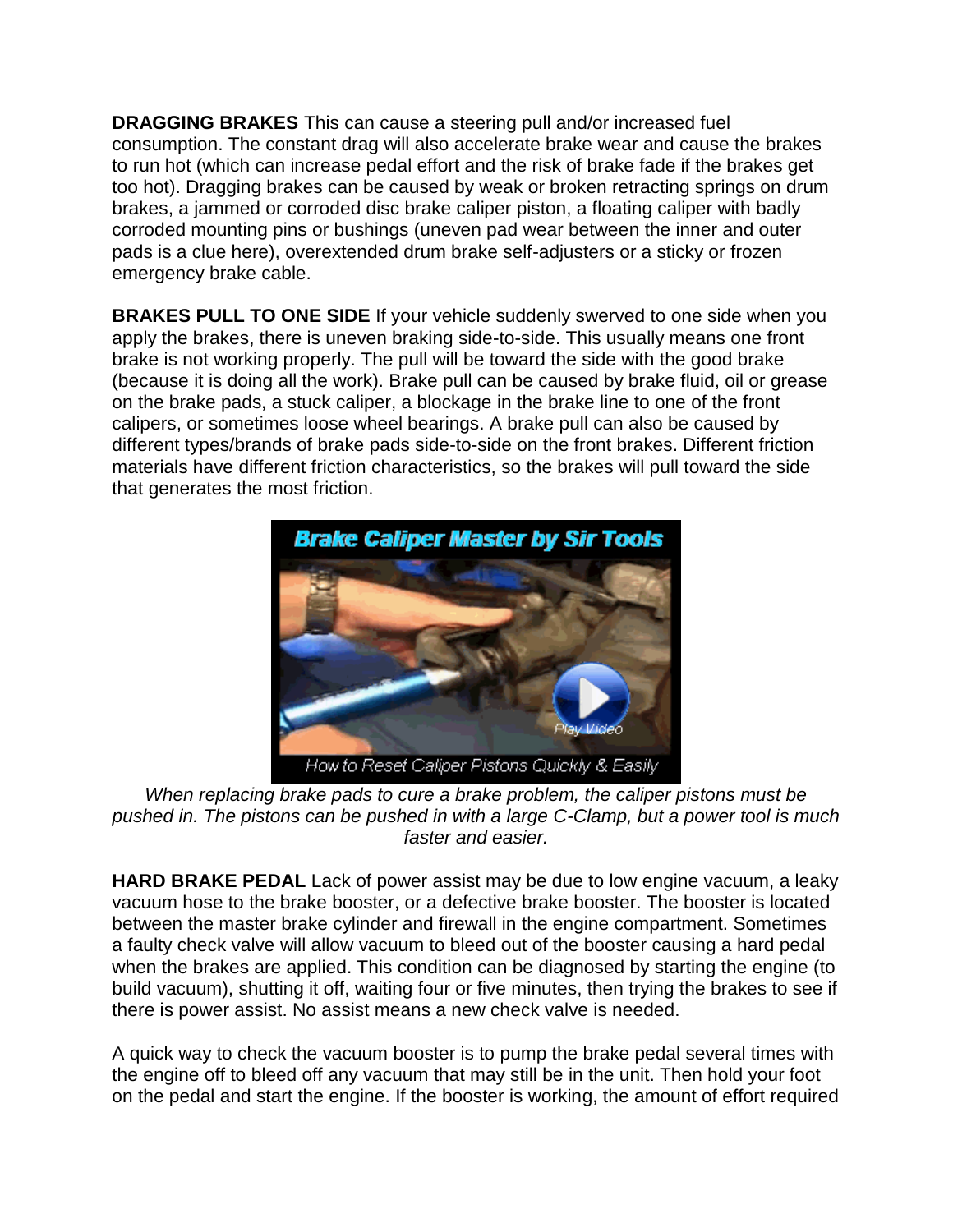to hold the pedal should drop and the pedal itself may depress slightly. If nothing happens and the vacuum connections to the booster unit are okay, a new booster is needed (the vacuum hose should be replaced, too).

On vehicles equipped with "Hydroboost" power brakes, a hard pedal can be caused by a loose power steering pump belt, a low fluid level, leaks in the power hoses, or leaks or faulty valves in the hydroboost unit itself (the latter call for rebuilding or replacing the booster). On vehicles that use the ABS pump to generate brake boost, a problem with the ABS pump or high pressure accumulator can cause a loss of power assist. This will usually cause the ABS WARNING LIGHT to come on. The ABS system will also set a fault code that corresponds to the problem, which requires a scan tool to read.

## **Six Common Brake Problems Chart**

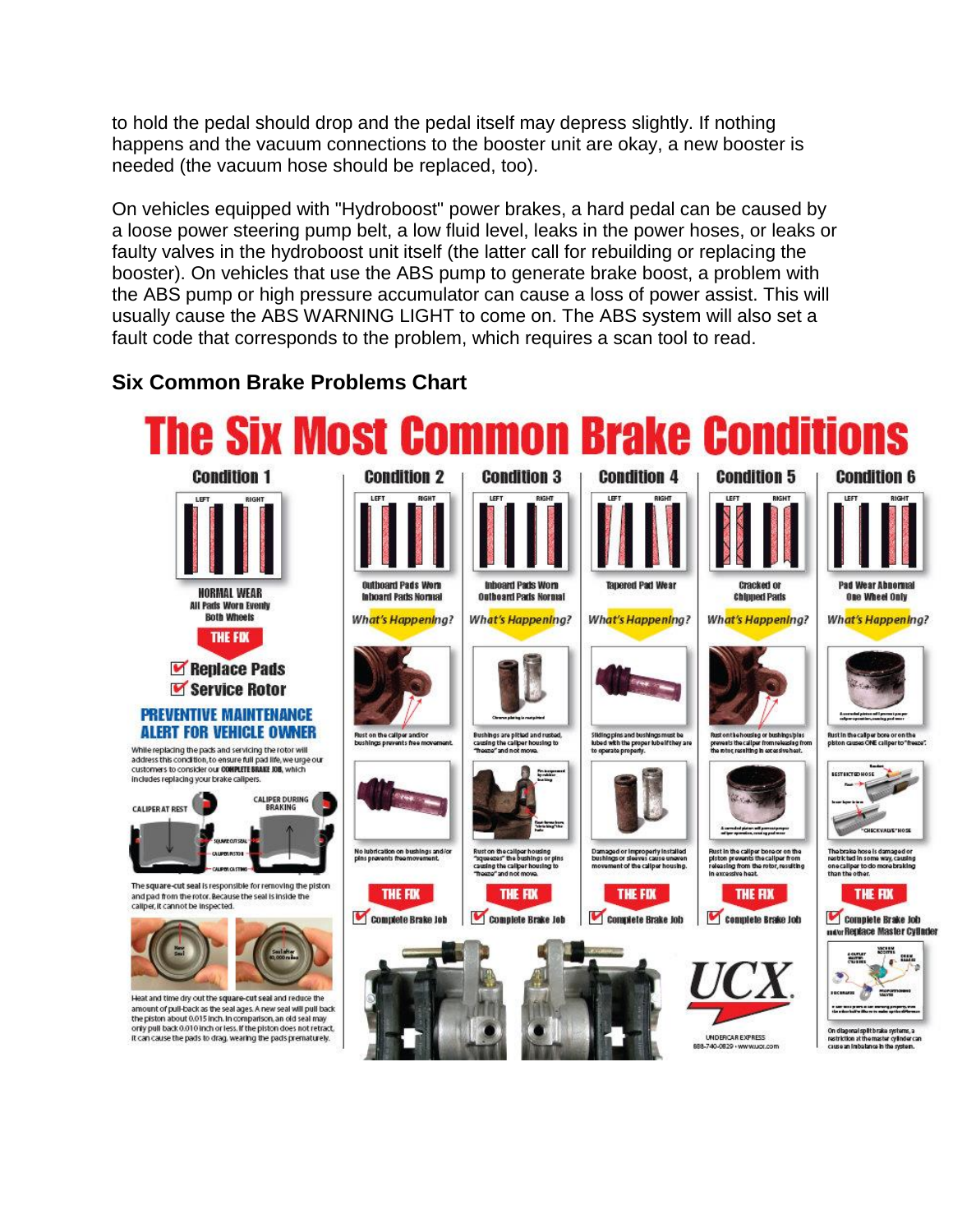

[Brake Failure: No Brakes](http://www.aa1car.com/library/no_brakes.htm)

**[Brake Line Failure](http://www.aa1car.com/library/brake_line_failure.htm)** 

[Brake Warning Light](http://www.aa1car.com/library/brake_warning_light_on.htm)

[Doing A Complete Brake Job](http://www.aa1car.com/library/brakefix.htm)

**[Brake Calipers](http://www.aa1car.com/library/brake_calipers.htm)** 

**[Brake Pad Installation Tips](http://www.aa1car.com/library/brake_pad_installation_tips.htm)** 

**[Silencing Brake Squeal](http://www.aa1car.com/library/bsqueal.htm)** 

[Eliminating Brake Noise](http://www.aa1car.com/library/tr996.htm)

[More on Brake Noise](http://www.aa1car.com/library/2003/bf90318.htm)

[Asbestos still a hazard](http://www.aa1car.com/library/trtu796.htm) 

[Disc Brakes](http://www.aa1car.com/library/disc_brakes.htm)

[Disc Brake Repair](http://www.aa1car.com/library/disc_brake_repair.htm)

[Brake Pads: Choosing the Best Brake Lining Materials](http://www.aa1car.com/library/2004/ic10422.htm)

[Ceramic Brake Pads](http://www.aa1car.com/library/ceramic.htm)

**[Brake Rotors](http://www.aa1car.com/library/brake_rotors.htm)** 

[More on Brake Rotor Service](http://www.aa1car.com/library/2003/bf110322.htm)

**[Servicing Brake Hydraulics](http://www.aa1car.com/library/2004/ic30444.htm)** 

**[Drum Brake Service](http://www.aa1car.com/library/drum_brakes.htm)** 

[Drum Brake Wheel Cylinder Inspection & Service](http://www.aa1car.com/library/2003/bf60330.htm)